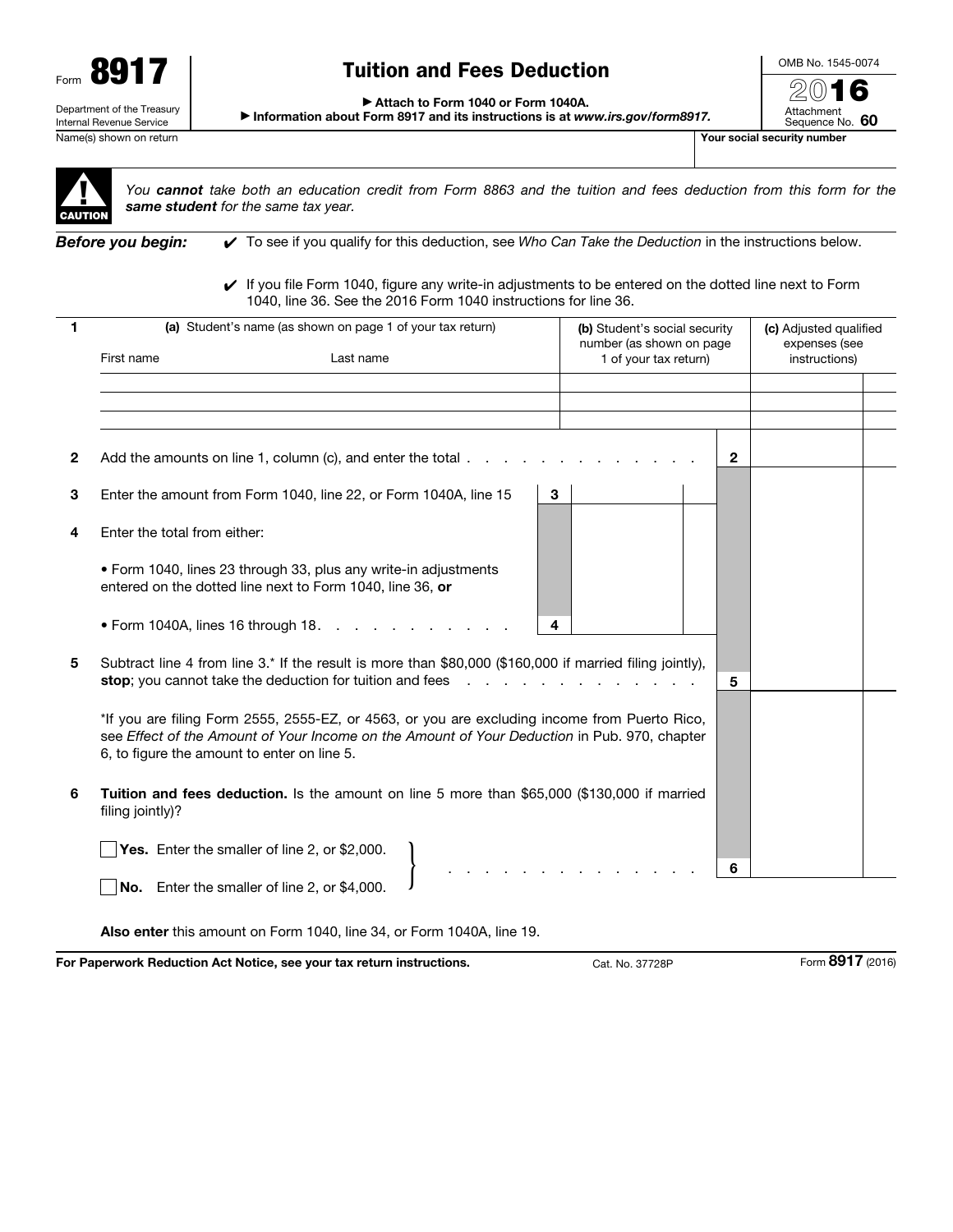# General Instructions

Section references are to the Internal Revenue Code unless otherwise noted.

#### Future Developments

For the latest information about developments related to Form 8917 and its instructions, such as legislation enacted after they were published, go to *www.irs.gov/form8917*.

#### What's New

Form 1098-T requirement. For tax years beginning after June 29, 2015, generally tax year 2016 returns for most taxpayers, the law requires a taxpayer (or a dependent) to have received a Form 1098-T from an eligible educational institution in order to claim the tuition and fees deduction, American opportunity credit, or the lifetime learning credit.

However, for tax year 2016, a taxpayer may claim one of these education benefits if the student does not receive a Form 1098-T because the student's educational institution is not required to send a Form 1098-T to the student under existing rules (for example, if the student is a nonresident alien, has qualified education expenses paid entirely with scholarships, or has qualified education expenses paid under a formal billing arrangement). If a student's educational institution is not required to provide a Form 1098-T to the student, a taxpayer may claim one of these education benefits without a Form 1098-T if the taxpayer otherwise qualifies, can demonstrate that the taxpayer (or a dependent) was enrolled at an eligible educational institution, and can substantiate the payment of qualified tuition and related expenses.

### Purpose of Form

Use Form 8917 to figure and take the deduction for tuition and fees expenses paid in 2016.

This deduction is based on adjusted qualified education expenses paid to an eligible educational institution (postsecondary). See *Qualified Education Expenses,* later, for more information.



*You may be able to take the American opportunity credit or lifetime learning credit for your education expenses instead of the tuition and fees deduction. See Form 8863, Education Credits, and Pub. 970, Tax Benefits for Education, for more information about these credits.*

## Who Can Take the Deduction

You may be able to take the deduction if you, your spouse, or a dependent you claim on your tax return was a student enrolled at or attending an eligible educational institution. The deduction is based on the amount of qualified education expenses you paid for the student in 2016 for academic periods beginning in 2016 or beginning in the first 3 months of 2017.

Generally, in order to claim the deduction for education expenses for a dependent, you must have paid the expenses in 2016 and must claim an exemption for the student as a dependent on your 2016 tax return (line 6c of Form 1040 or 1040A). For additional information, see chapter 6 of Pub. 970.

You cannot claim the tuition and fees deduction if any of the following apply.

• Your filing status is married filing separately.

• Another person can claim an exemption for you as a dependent on his or her tax return. You cannot take the deduction even if the other person does not actually claim that exemption.

• Your modified adjusted gross income (MAGI), as figured on line 5, is more than \$80,000 (\$160,000 if filing a joint return).

• You were a nonresident alien for any part of the year and did not elect to be treated as a resident alien for tax purposes. More information on nonresident aliens can be found in Pub. 519, U.S. Tax Guide for Aliens.

You cannot claim a tuition and fees deduction for any student if you or anyone else claims an American opportunity or lifetime learning credit (Form 8863) in 2016 with respect to expenses of the student for whom the qualified education expenses were paid. However, a state tax credit will not disqualify you from claiming a tuition and fees deduction.

#### Qualified Education Expenses

Generally, qualified education expenses are amounts paid in 2016 for tuition and fees required for the student's enrollment or attendance at an eligible educational institution. Required fees include amounts for books, supplies, and equipment used in a course of study if required to be paid to the institution as a condition of enrollment or attendance. It does not matter whether the expenses were paid in cash, by check, by credit or debit card, or with borrowed funds.

Qualified education expenses include nonacademic fees, such as student activity fees, athletic fees, or other expenses unrelated to the academic course of instruction, only if the fee must be paid to the institution as a condition of enrollment or attendance. However, fees for personal expenses (described below) are never qualified education expenses.

Qualified education expenses do not include amounts paid for:

• Personal expenses. This means room and board, insurance, medical expenses (including student health fees), transportation, and other similar personal, living, or family expenses.

• Any course or other education involving sports, games, or hobbies, or any noncredit course, unless such course or other education is part of the student's degree program or helps the student acquire or improve job skills.

Qualified education expenses do not include any expenses for which you take any other deduction, such as on Schedule A (Form 1040) or Schedule C (Form 1040).

You may receive Form 1098-T, Tuition Statement, from the institution reporting either payments received in 2016 (box 1) or amounts billed in 2016 (box 2). However, the amount in box 1 or 2 of Form 1098-T may be different from the amount you paid (or are treated as having paid). In completing Form 8917, use only the amounts you actually paid (plus any amounts you are treated as having paid) in 2016 (reduced, as necessary, as described in *Adjusted Qualified Education Expenses,* later). See chapter 6 of Pub. 970 for more information on Form 1098-T.

Qualified education expenses paid directly to the institution by someone other than you or the student are treated as paid to the student and then paid by the student to the institution.

#### Academic Period

An academic period is any quarter, semester, trimester, or any other period of study as reasonably determined by an eligible educational institution. If an eligible educational institution uses credit hours or clock hours and does not have academic terms, each payment period may be treated as an academic period.

#### Prepaid Expenses

Qualified education expenses paid in 2016 for an academic period that begins in the first 3 months of 2017 can be used in figuring the tuition and fees deduction for 2016 only. See *Academic Period,* earlier. For example, if you pay \$2,000 in December 2016 for qualified tuition for the 2017 winter quarter that begins in January 2017, you can use that \$2,000 in figuring the tuition and fees deduction for 2016 only (if you meet all the other requirements).